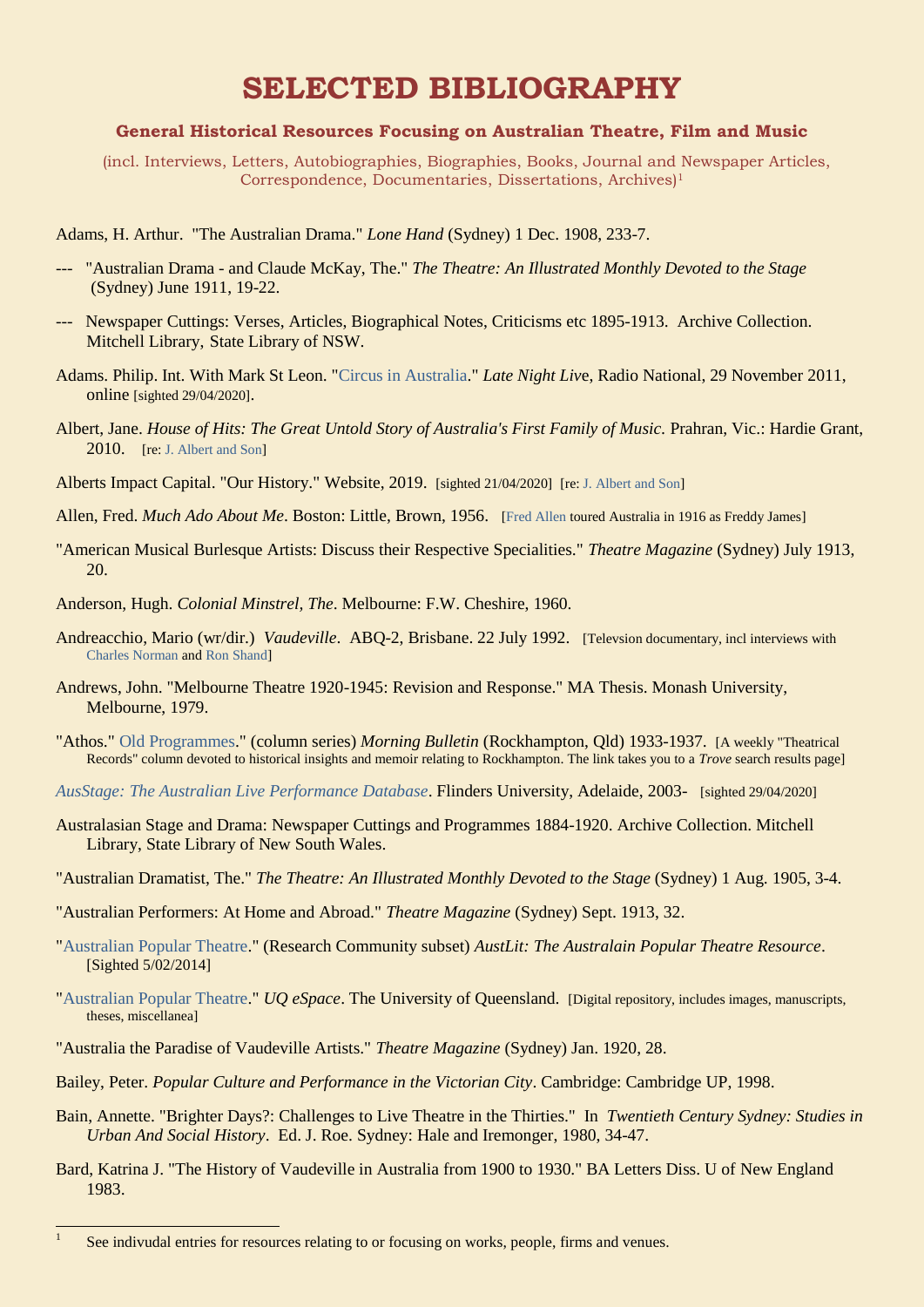- Baskerville, Bruce. *A Wander Around Old Newtown*. South Sydney: South Sydney Heritage Society, 1995.
- Bell, Bob. "Random Recollections." *Australian Variety and Show World* (Sydney) 21 Feb. 1917, n.pag.
- Bellanta, Melissa. *Larrikins: A History*. St Lucia, Brisbane: U of Queensland P, 2012.
- "Ben Harney and Ragtime." Int. with Ben Harney. *The Theatre: An Illustrated Monthly Devoted to the Stage* (Sydney) Feb. 1911, 9.
- "Ben J. Fuller Discusses a Few Things." *Australian Variety and Show World* (Sydney) 13 Sept. 1918, 9.
- Bent, J.W. ["Poverty Point.](http://trove.nla.gov.au/newspaper/page/19418861)" Letter. *Age* (Melbourne) 15 Feb. 1941, 11. [incl. a list of prominent artists linked to [Poverty Point\]](https://ozvta.com/industry-misc-2/7/)
- Bletsoes in America Vaudeville and Pictures, The." *Theatre Magazine* (Sydney) Apr. 1915, 48.
- Blundell, Graeme. *Australian Theatre*. Melbourne: Oxford UP, 1997.
- Bordman, Gerald, ed. *Oxford Companion to American Theatre*. Oxford: Oxford UP, 1992.
- Bowen, Jennifer. ["Laughing at the Front.](http://www.abc.net.au/radionational/programs/hindsight/laughing-at-the-front/2999504)" Interview with Richard Fotheringham, Clay Djubal, Graham Seal and Lisa Trehair. *Hindsight.* ABC Radio National, broadcast 24 April 2011. [sighted 21/04/2020]
- Branscombe, Peter, and Clive Chapman. "Pantomime." In *New Grove Dictionary of Music and Musicians*. Ed. Stanley Sadie. London: Macmillan, 2001, Vol. 19: 42-5.
- Brasch, R. *Australian Jews of Today: And the Part They Have Played*. Stanmore (Sydney): Cassell, 1977. [incl[. Roy](https://ozvta.com/practitioners-r/)  [Rene\]](https://ozvta.com/practitioners-r/)
- Brewer, Francis Campbell. *Drama and Music of New South Wales, The*. Sydney: Charles Potter (Government Printer), 1892.
- Brewster-Jones. H. "South Australian Pioneers and Problems: South Australia's Musical History." *Australian Musical News and Digest* 27.3 (1936), 1, 28. [incl. [Moritz Heuzenroeder\]](https://ozvta.com/music-directors-composers-other/)
- Bridges, Nancye. *Curtain Call: As Told by Nancye Bridges to Frank Crook*. North Ryde, N.S.W.: Cassell Australia, 1980.
- Brisbane, Katherine, ed. *Entertaining Australia*. Sydney: Currency, 1991.
- Brodsky, Leon. *The Streets of Sydney*. Sydney: Old Sydney Free Press, 1962, 130.
- --- *Sydney Looks Back*. Sydney: Angus and Robertson, 1957.
- --- *Sydney Takes the Stage*. Sydney: Old Sydney Free Press, 1963.
- ["When Sydney Liked its Entertainment 'Free and Easy'.](http://trove.nla.gov.au/newspaper/article/229222226)" *Sun* (Sydney) 22 Oct. 1954, 23.
- Brown, Nicholas, ed. *One Hand on the Manuscript: Music in Australian Cultural History*. Canberra: Humanities Research Centre, ANU, 1995.
- "Building a Pantomime: Troubles of a Maker." *Fuller News* (Sydney) 18 Feb. 1922, 16.
- Burns, Christopher**.** ["Parading Kiwis: New Zealand Soldier Concert Parties, 1916-1954.](https://researchspace.auckland.ac.nz/bitstream/handle/2292/13600/whole.pdf?sequence=2)" MA Diss. University of Auckland, 2011, online [sighted 29/04/2020]
- --- ["A Taste of Civvy Street: Heroic Adventure and Domesticity in the Soldier Concert Parties of the First and](https://ojs.victoria.ac.nz/jnzs/article/view/1196)  [Second World Wars.](https://ojs.victoria.ac.nz/jnzs/article/view/1196)" *Journal of New Zealand Studies* 13 (2012), online [sighted 29/04/2020]
- Calloway, Frank, and David Tunley, eds. *Australian Composers in the Twentieth Century*. Melbourne: Oxford UP, 1978.
- Campbell, Norman. "Looking Back on the Old Royal." *Life* (Australia) Jan. (1934), 33-7.
- "Captious Critic, A." *Australian Variety and Sports Gazette* (Sydney) 8 Dec. 1915, 17.
- Carne, W.A. *A Century of Harmony: The Official Centenary History of the Royal Melbourne Philharmonic Society*. Melbourne: Royal Philharmonic Society, 1954.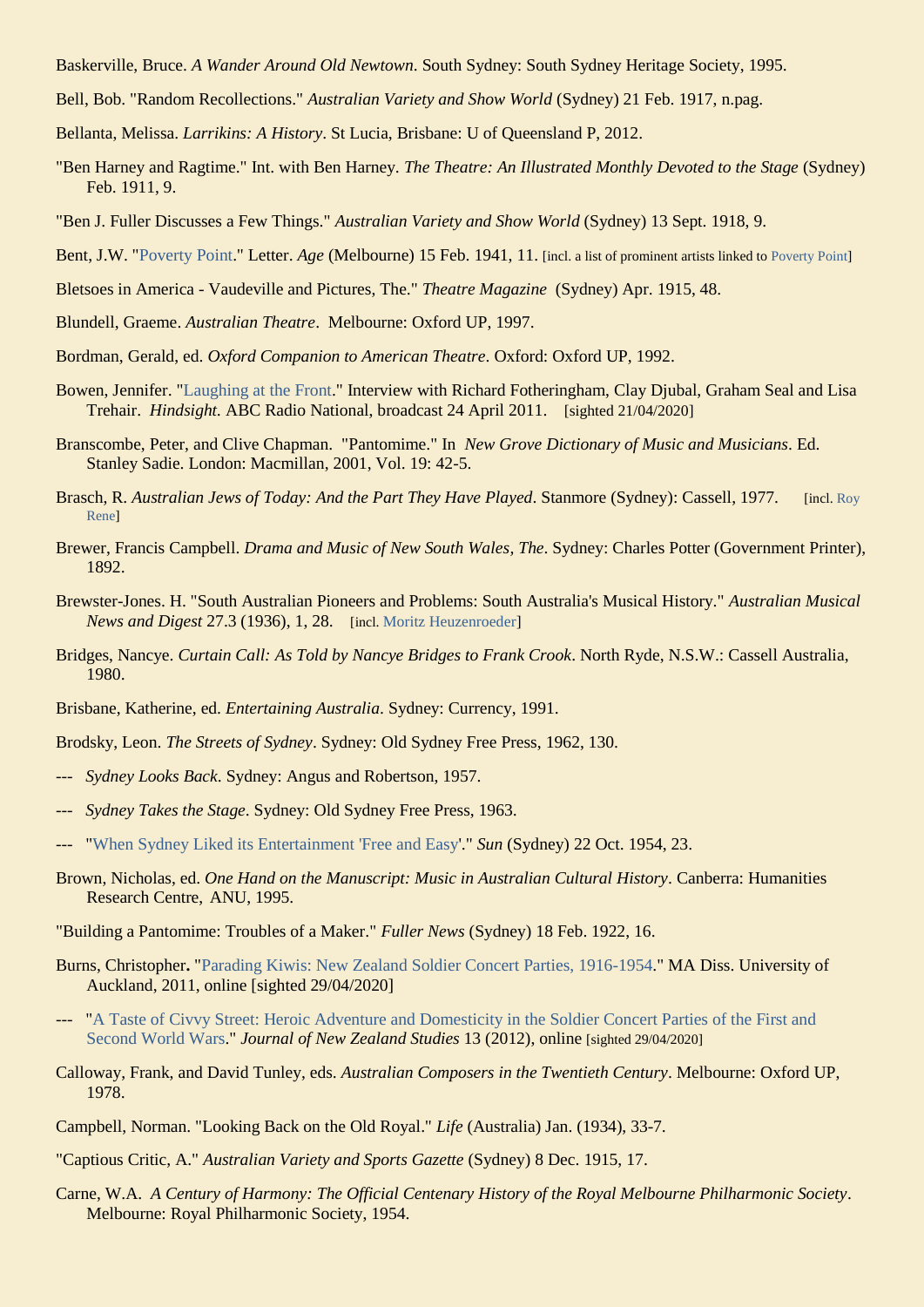Carroll, Brian. *Australian Stage Album*. Melbourne: Macmillan, 1976.

Carroll, Dennis. *Australian Contemporary Drama 1909-1982*. Berne: Peter: Lang, 1985.

- --- "Innovation and Experiment in the Australian Theatre since 1915." Ph. D Diss. North Western University, 1981.
- *Celluloid Heroes: The History of Australian Cinema 1895-1996*. (1996). Webster Publishing. [CD-Rom]
- Clifton, Edmund. "Music and the Stage in the Early Days." *Western Australian Historical Society Journal and Proceedings* 1.8 (1930).
- Cochrane, Charles. *The Secrets of a Showman*. London: William Heineman, 1925.
- Colligan, Mimi. *Circus and Stage: The Theatrical Adventures of Rose Edouin and G.B.W. Lewis*. Clayton, Victoria: **Monash UP, 2013.** [incl. [G.B.W. Lewis](https://ozvta.com/entrepreneurs-g-l/) / [Mrs G.B.W. Lewis](https://ozvta.com/practitioners-other-a-l/) (aka Rose Edoin)]
- --- "Circus in Theatre: Astley's Amphitheatre, Melbourne 1854-1857." *Australasian Drama Studies* 35 (1999), 31- 43. [re[: Astley's Amphitheatre\]](https://ozvta.com/theatres-vic/)
- Coppell, Merle. "Oral History Interview with Thea Rowe Hosking." 15 Dec. 1991. Stanton Library Oral History Project. Stanton Library, North Sydney. [Extract in in Clay Djubal, ["Harry Clay and Clay's Vaudeville Company,](https://ozvta.com/dissertations/)"Appendix H: 167-68]
- Corry, Marion, compiler. *Waverley Cemetery: Who's Who Encore.* Waverly, NSW: Waverly Library, 1995.
- Courteneidge, Cicely. *Cicely*. London: Hutchinson, 1953.
- Courteneidge, Robert. *I Was an Actor Once*. London: Hutchinson, 1930.
- Covell, Roger. *Australia's Music: Themes of a New Society*. Melbourne: Sun Books, 1967.
- Crawley, William A. *The Australian Stage Annual*. Melbourne, 1900-1906. [7 volumes]
- Crouch, Monica. "Twenty-One Years of Theatre in Brisbane: 1881-1901." Diss. U of Queensland, 1985.
- C.R.B. ["Looking Back on Vaudeville: Some Celebrated Figures.](http://trove.nla.gov.au/newspaper/article/206868709)" *Age* (Melbourne) 21 Apr. 1945, 9.
- Cryle, Denis. "The Popular Press in Colonial Australia: A Culture Industry Perspective." *Australian Studies in Journalism* 2 (1993), 38-44.
- Cullen, Sue. "Australian Theatre During World War One." *Australasian Drama Studies* 17 (1990), 157-81.
- Davidson, Graeme. "Public Utilities and the Expansion of Melbourne in the 1880s." In *Australian Capital Cities: Historical Essays*. Eds. J.W. McCarty and C.B. Schedvin. Sydney: Sydney UP, 1978.
- Dawson, Christopher. *Absolute Fairyland: Heady Days in Dutton Park*. Fairfield, Qld: Boggo Road Gaol Historical Society, 2006.
- Day, Valantine. "Reminiscences of the Stage." Series. *Referee* (Sydney) May-Oct. (1917). [For links to all 22 individual instalments see ["Reminiscences](https://ozvta.com/historical-insights/) of the Stage" in AVTA's "Historical Insights" section.
- Deacon, Desley. "Cosmopolitans at Home: Judith Anderson and the American Aspirations of J.C. Williamson Stock Company Members, 1897-1918" In *Impact of the Modern : Vernacular Modernities in Australia 1870s-1960s*. Sydney: Sydney IP, 2008, 202-222.
- Depasquale, Paul. *The Writing of Plays in South Australia to 1950*. Adelaide: Pioneer Books, 1977.
- Dicker, Ian. "J.C. Williamson" / "Williamson and Musgrove" / "Williamson, Garner and Co" / "Williamson, Garner and Musgrove." In *Companion to Theatre in Australia*. Eds. Philip Parsons and Victoria Chance. Sydney: Currency, 1995, 643-645.
- Diller-Anderson, Gae. "The First 25 Years of Vaudeville at Sydney Tivoli, 1893-1917: Sexual Difference and the Australian Female Vaudevillian." Ph D Diss. University of Sydney, 1999.
- Djubal, Clay, R. ["Anzac Field Theatres and Concert Parties \(1916-1919\).](https://www-austlit-edu-au.ezproxy.slq.qld.gov.au/austlit/page/7539329)" *AustLit: The Australian Literature Resource*. Online exhibition, 2016. [sighted 21/04/2020] NB: AustLit is a subscription database. Free access is available through any Australian State Library and most Australian Universities. Contact one of these institutions for further details.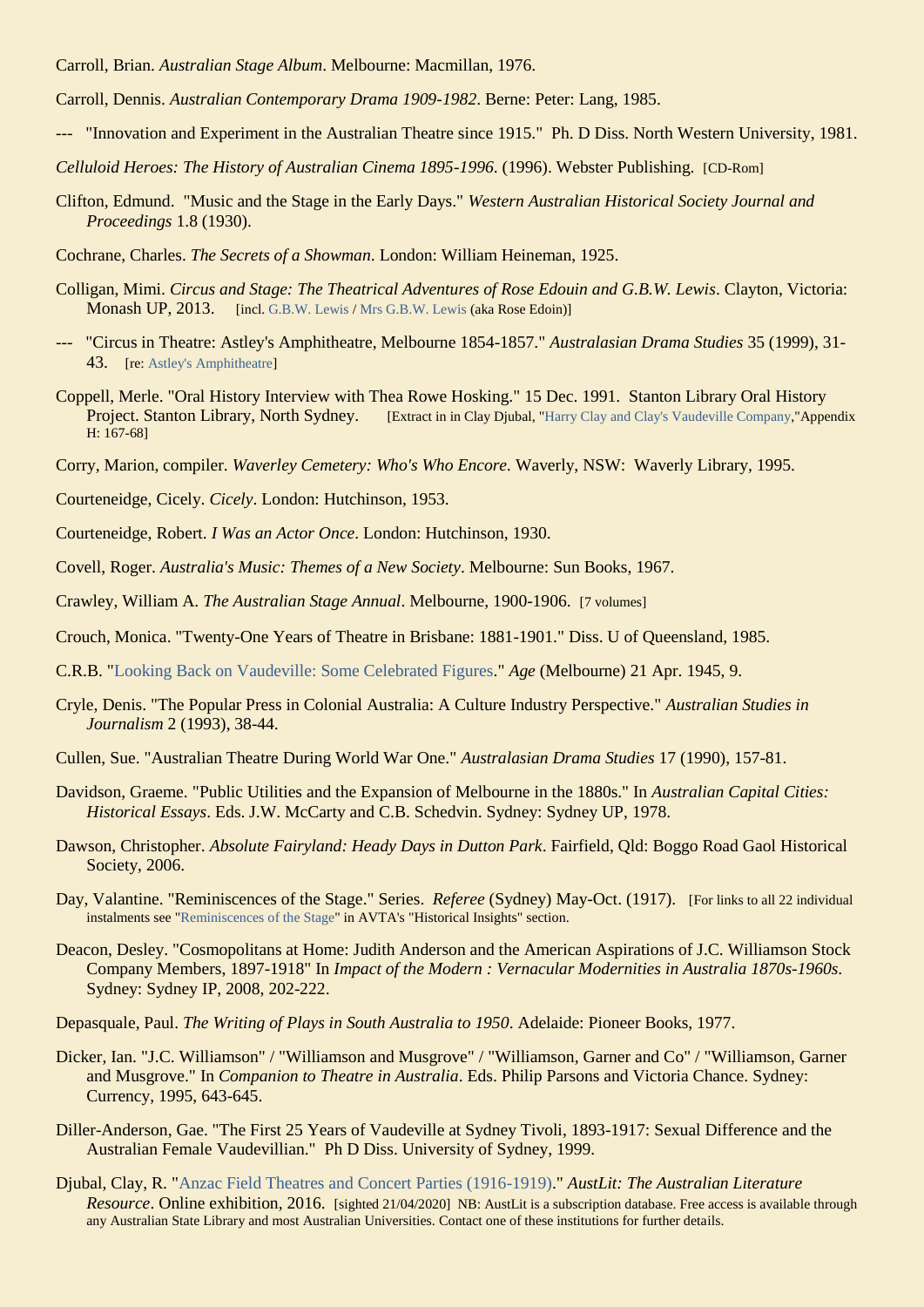- "Foreword." In *The Show Must Go On: Thespian Lodge No 268 UGLO. 100 Years 1918-2018*. Stig R. Hokanson. Brisbane: Thespian Lodge No 268 UGLQ, 2018.
- --- ["'For the Duration': Australian One Act Musical Comedies and the Fashioning of an Imagined National Identity](https://ozvta.com/mixed-bag/)  [between 1914 and 1918.](https://ozvta.com/mixed-bag/)" *Mixed Bag: Early Australian Variety Theatre and Popular Entertainment Monograph Series* 1 (25 June 2011).
- --- ["From Minstrel Tenor to Vaudeville Showman: Harry Clay, 'A Friend of the Australian Performer.](https://ozvta.com/entrepreneurs-a-f/)'" *Australasian Drama Studies* 34 (1999): 11-24.
- --- ["Harry Clay and Clay's Vaudeville Company -](https://ozvta.com/dissertations/) 1865-1930: An Historical and Critical Survey." MA Thesis, The University of Queensland, 1998.
- "Interview with Max Solling: Glebe Historian." Avona Ave, Glebe, 12 Oct. 1997.
- "Interview with Christine Newton." Glebe Point Road, Glebe, 12 Oct. 1997.
- "Interview with Valmai Goodlet." Fernvale Ave, West Ryde, 15 Oct. 1997.
- ["Interview with Charles Norman: Second Telephone Interview.](https://ozvta.com/dissertations/)" 23 Mar. 1997. In "Harry Clay and Clay's Vaudeville Company - 1865-1930: An Historical and Critical Survey." MA Thesis (English), U of Queensland, 1998, 163-167.
- ["Larrikin Comedians Stiffy and Mo Turn 100.](https://web.library.uq.edu.au/blog/2016/07/larrikin-comedians-stiffy-and-mo-turn-100)" *Fryer Library Blog*. The University of Queensland. 5 July 2016, online [sighted 21/04/2020]
- --- ["'Looking in All the Wrong Places'; Or, Harlequin False Testimony and the](https://ozvta.com/mixed-bag/) *Bulletin* Magazine's Mythical Construction [of National Identity, Theatrical Enterprise and the Social World of Little Australia, circa 1880-](https://ozvta.com/mixed-bag/) [1920.](https://ozvta.com/mixed-bag/)" (Revised edition). *Mixed Bag: Early Australian Variety Theatre and Popular Culture Monograph Series* 3 (21 Sept. 2017). [First published in *Creative Nation: Australian Cinema and Culural Studies Reader*, 2009]
- --- Nat Phillips Collection." *Fryer Folios* 1 (1 Sept. 2006), 10-12.
- --- "Nat Phillips Collection." In *Found in Fryer: Stories from the Fryer Library Collection*. Ed. Roslyn Follett. T Lucia, Brisbane: The University of Queensland Library, The University of Queensland, 2010, 90-91. [re[: Nat](https://ozvta.com/repositories/)  [Phillips Collection\]](https://ozvta.com/repositories/)
- --- ["Professional and Post-war Digger Entertainment \(1916-1935\).](https://www-austlit-edu-au.ezproxy.slq.qld.gov.au/austlit/page/7555005)" *AustLit: The Australian Literature Resource*. Online exhibition, 2016. [sighted 21/04/2020] NB: AustLit is a subscription database. Free access is available through any Australian State Library and most Australian Universities. Contact one of these institutions for further details.
- --- ["'What Oh Tonight': The Methodology Factor and Pre-1930s Australian Variety Theatre.](https://ozvta.com/dissertations/)" Ph D Diss. The University of Queensland, 2005.
- "Does Anyone Know Them?" *Theatre Magazine* (Sydney) Oct. 1916, 45.
- Doggett, Anne, and Gwyn Gillard. *See How They Ring!: Travelling Bellringers on the Australasian Popular Stage*. Bakery Hill, Vic.: BHS Publishing, 2001. [incl. [Faust Family,](https://ozvta.com/troupes-a-f/) Lynch Family, Payne Family, Marvellous Corricks, Payne Family and [Charles Von Der Mehden\]](https://ozvta.com/music-directors-composers-variety/)
- Donovan, Mavis. *The Stars Shine On*. Spring Hill, Brisband: Boolarong, 1984. [Inc[. Cremorne Theatre](https://ozvta.com/theatres-qld/) and [Theatre Royal,](https://ozvta.com/theatres-qld/) Brisbane]
- Downes, Peter. *Pollards: A Family and its Child and Adult Opera Companies in New Zealand and Australia 1880- 1910, The.* Wellington, NZL Steele Roberts, 2002.
- --- *Shadows on the Stage: Theatre in New Zealand – The First 70 Years*. Dunedin, NZ: John McIndoe, 1975.
- "Drama in Melbourne, The." *Melbourne Monthly Magazine* (Melbourne) 1 (1855), 337-42.
- "Dramatic Year in Australia, The." *Red Funnel* (Dunedin, NZ) Dec. 1907, 586-9.
- "Editorial." *The Theatre: An Illustrated Monthly Devoted to the Stage* (Sydney) 1 June 1907, 3-4. [*re: Australian identity*]
- Edwards, George. "London Theatrical Notes Australians Do Well." *Green Room* (Sydney) May 1921, 15.
- Ellis, Edward. *Pets of the Public*. Sydney: Edward Ellis, 1888.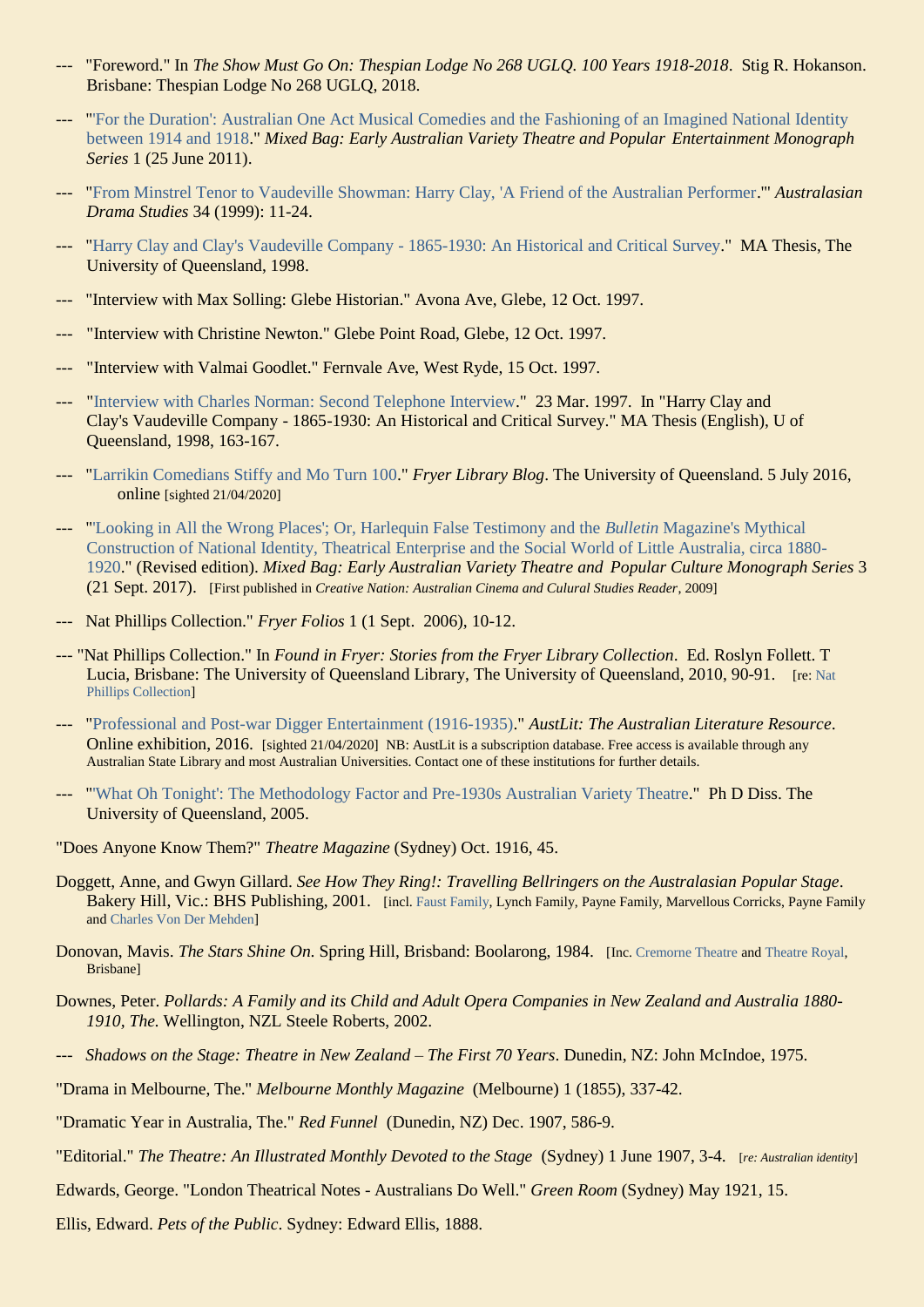Emmett, Harry. *Harry Emmett's Theatrical Holiday Book*. Melbourne: Rae Brothers, 1885.

- Engle, Gary D. *This Grotesque Essence: Plays from the American Minstrel Stage*. Baton Rouge: Louisiana State UP, 1978.
- Evely, D.A. "Theatre in Adelaide, 1849-1855." BA Hons Thesis. Flinders University, Adelaide, 1974.
- Ewen, David. *Composers Since 1900: A Biographical and Critical Guide*. New York: H.W. Wilson, 1969.
- Fantasia, Josephine. "Entrepreneurs, Empires and Pantomimes: J.C. Williamson's Pantomime Productions as a Site to Review the Cultural Construction of an Australian Theatre Industry, 1882 to 1914." Ph D Diss. U of Sydney, 1996.
- Warren Fahey. ["Songsters and Songbooks.](https://www.warrenfahey.com.au/enter-the-collection/the-collection-m-z/songsters-songbooks/)" *Australian Folklore Unit*. Website. n. yr. [sighted 21/04/2020]
- Fisher, Edmund. "The Business Side of the Drama: How a Theatre is Run." *Lone Hand* (Sydney) 1 July 1909, 241-46.
- Fischer, Gerald L. *Queen's Theatre, Adelaide: 1841-1842, The*. Adelaide: Pioneers' Association of South Australia, 1957.
- --- "Professional Theatre in Adelaide: 1838-1922." *Australian Letters* 2 (1960), 79-97.
- Fitzgerald, Shirley. ["Poverty Point.](http://dictionaryofsydney.org/entry/poverty_point)" *Dictionary of Sydney*. State Library of New South Wales, online, 2008. [sighted 21/04/2020] [re[: Poverty Point,](https://ozvta.com/industry-misc-2/7/) Sydney]
- Fitzpatrick, Peter. *The Two Frank Thrings*. Clayton, Vic.: Monash UP, 2012.
- "Flappers' Reign, The." *Brisbane Courier* 19 Dec. 1925: 18. [see "Music and Drama" column]
- "Flappers under Fire." *Truth* (Brisbane) 6 Sept. 1914, 7.
- Fotheringham, Richard. *Australian Plays for the Colonial Stage: 1834-1899*. St Lucia: U of Queensland P, 2006.
- "Laughing it Off: Australian Stage Comedy after World War I." *History Australia* 7.1 (2010), 03.1 -03.20.
- --- *Sport in Australia*. Oakleigh, Vic.: Cambridge UP, 1992.
- *Funny by George: The George Wallace Story*. Writ. Jim Murphy; Dir. Don Percy. ABC TV, Brisbane, 12 Apr. 2000.
- Furnley, William. *Some Recollections of Plays and Players of the Ballarat Stage in the Early Fifties and Sixties*. Melbourne, 1906.
- Garlic, Barbara. "Australian Travelling Theatre 1890-1935: A Study in Popular Entertainment and National Ideology." Ph. D Diss. U of Queensland, 1994.
- --- "The Bushranger, The Larrikin and the Digger; Travelling Theatre and Nationhood." In *Defining Acts : Australia on Stage: A Centenary of Federation Exhibition Celebrating the Australian Character on the Popular Stage over the Past 100 Years*. Brisbane: Queensland Performing Arts Trust, 2001, 14-25.
- Gibbs, Rowan. *When Harry Met Marion: Harry W. Emmett and Marion Melrose - Vol 1: Text*. Wellington, New Zealand, Smith's Bookshop, 2014. [re: [Harry W. Emmett\]](https://ozvta.com/practitioners-e/)
- --- *When Harry Met Marion: Harry W. Emmett and Marion Melrose - Vol 2: Notes and Bibliography*. Wellington, New Zealand, Smith's Bookshop, 2014.
- Gilmore, Johnny. Letter. "Anything But Burnt Cork." Letter. *The Theatre: An Illustrated Monthly Devoted to the Stage* (Sydney) Aug. 1912, 38.
- --- "Johnny Gilmore Blows Out 'Anything But Burnt Cork'." *The Theatre: An Illustrated Monthly Devoted to the Stage* (Sydney) (Sydney) Oct. 1912, 5-6.
- --- "Johnny Gilmore And Old Time Endmen." *The Theatre: An Illustrated Monthly Devoted to the Stage* (Sydney) (Sydney) June 1912, 20

"Giving the Public What They Want." *Theatre Magazine* (Sydney) Jan. 1919, 3-4.

Glebe Society, The. *Historical Glebe*. (Booklet). Glebe: The Glebe Society, 1988.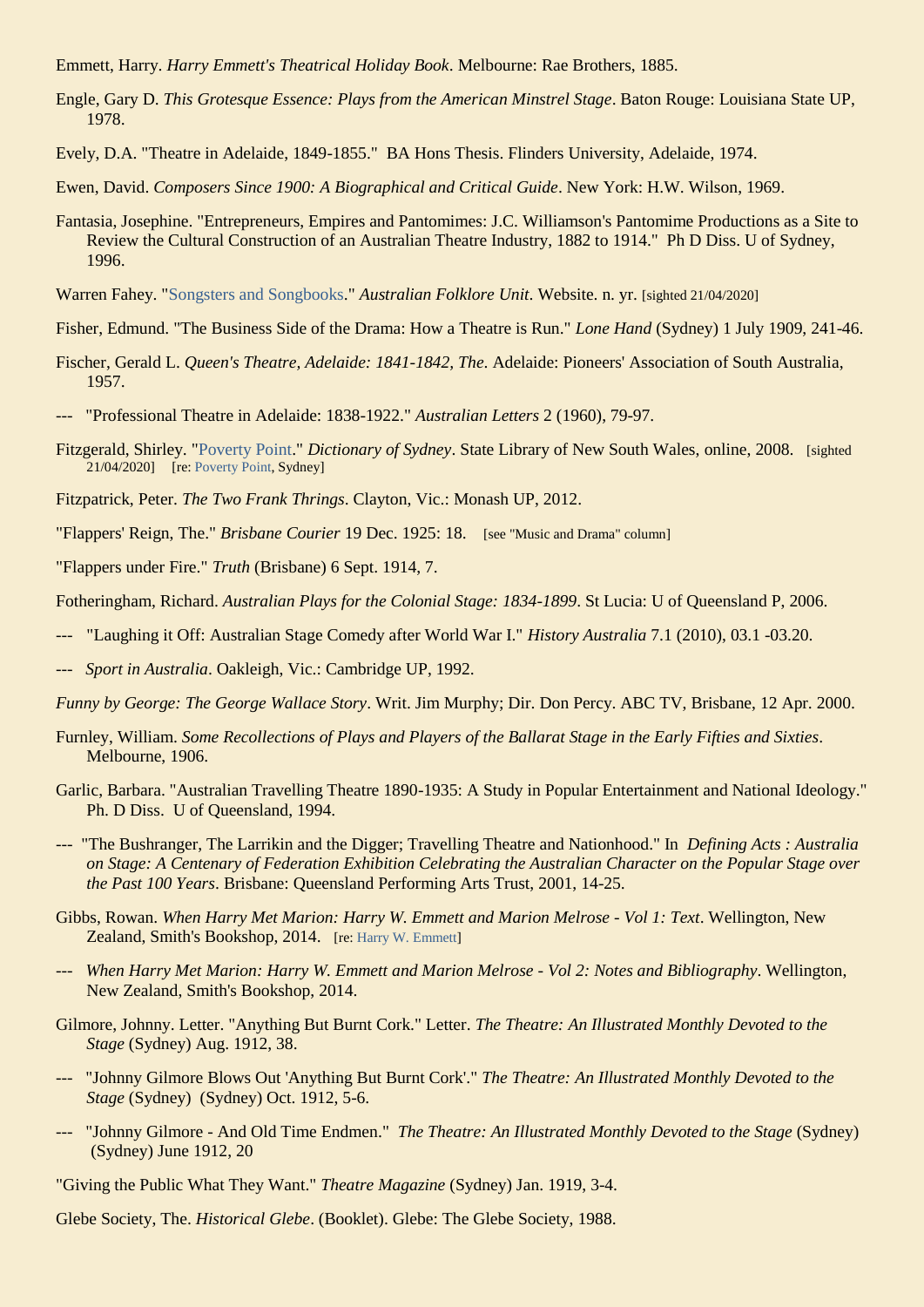- Goldie, Albert. "From Town to Town: The Joys of Country Showmen." *Theatre Magazine* (Sydney) June 1917, 10- 11.
- Gorman, Reg. ["Reg Gorman: Hanging on to Vaudeville.](http://www.abc.net.au/radionational/programs/verbatim/reg-gorman-hanging-on-to-vaudeville/2913880)" *Verbatim*, Radio National, 18 July 2011, online [sighted 29/04/2020]
- Gray, Hector. *An Actor Looks Back*. Hobart: Cat and Fiddle, 1973.
- --- *Memories of a Variety Artist*. Melbourne: Hawthorn, 1975.
- Green, Anne. *Places of Lesiure in Launceston: The Home of Sports and Manly Exercise*. Launceston, Tasmania: Launceston City Council, 2006. [incl[. Academy of Music](https://ozvta.com/theatres-tas/2/) [/ National Theatre](https://ozvta.com/theatres-tas/2/) / [Majestic Theatre](https://ozvta.com/theatres-tas/2/) [/ Princess Theatre](https://ozvta.com/theatres-tas/2/) / Royal Olympic [Theatre\]](https://ozvta.com/theatres-tas/2/)
- Grieg, A.W. "Theatres of Old Melbourne." *Argus* (Melbourne) 2 Dec. 1911, 5.
- Gunn, Alexander Herbert. ["The Early Bioscope Days in Victoria.](https://nla.gov.au/nla.obj-581008548/view?partId=nla.obj-581044967#page/n139/mode/1up)" *Everyone's* (Sydney) 15 Dec. 1926, 126.
- Gyger, Alison. *Opera for the Antipodes: Opera in Australia - 1881-1939*. Sydney: Currency, 1990.
- Hartnoll, Phyllis, ed. *Oxford Companion to the Theatre, The*. Oxford: Oxford UP, 1983.
- Heaton, John Henniker. *Australian Dictionary of Dates and Men of the Time: Containing the History of Australasia from 1542 to May 1879*. Sydney: George Robertson, 1879.
- Heckenberg, Pamela. "Australian Playwright in the Commercial Theatre: 1914-1939, The." *Australian Drama 1920- 1955*. Armidale: U of New England, 1986.
- --- and Philip Parsons. "Summary of Theatrical Events." In *The Australian Stage: A Documentary History*. Ed. Harold Love. Kensington, Sydney: U of NSW P, 1984, 118-35.
- "He Wanted Steak And Red-Raw at That." *Theatre Magazine* (Sydney) June 1915, 49. [re[: Harry Sadler](https://ozvta.com/entrepreneurs-s-z/) / [John Fuller &](https://ozvta.com/organisations-a-l/)  [Sons\]](https://ozvta.com/organisations-a-l/)
- Hokanson, Stig R. *The Show Must Go On: Thespian Lodge No 268 UGLQ. 100 Years 1918-2018*. Brisbane: Thespian Lodge No 268 UGLQ, 2018. [incl. a sections on a number of variety practitioners associated with the Lodge]
- --- *[Stig R. Hokanson](https://hokanson44.wixsite.com/hokanson)*. *Wixsite*, 2013, online [sighted 29/04/2020] Includes entries for [Edward de Tisne,](https://ozvta.com/practitioners-d/) Tasman Bradley, [Claude](https://ozvta.com/practitioners-h/)  [Holland,](https://ozvta.com/practitioners-h/) [John Dobbie,](https://ozvta.com/practitioners-d/) [Hugh Huxham,](https://ozvta.com/practitioners-h/) an[d Pat Hanna.](https://ozvta.com/entrepreneurs-g-l/)
- Hunt, Leight. "Pantomimes." *The Theatre: An Illustrated Monthly Devoted to the Stage* (Sydney) Mar. 1909, 3-5.
- Hurst, Maurice. *Music and the Stage in New Zealand*. Wellington (NZ), Charles Begg, 1944.
- Hutchings, James. ["Painters Blaybill of the Vaudeville Era.](http://trove.nla.gov.au/newspaper/article/46453280)" *Australian Women's Weekly* (Sydney) 14 Sept. 1973, 41, 43.
- Irvin, Eric. *Australian Melodrama: Eighty Years of Popular Theatre*. Sydney: Hale and Iremonger, 1981.
- <sup>"</sup> Australia's First Dramatists." *Australian Literary Studies* 4 (1969), 18-30.
- <sup>--</sup> "Barnett Levy's Theatre Royal: A Reassessment." *Australian Jewish Historical Society Journal and Proceedings* 7 (1972), 185-206.
- --- ed. *Colonial Experience* by Walter Cooper. Sydney: Currency, 1979.
- --- *Dictionary of Australian Theatre 1788-1914*. Sydney: Hale and Iremonger, 1985.
- <sup>"</sup>Drama Comes to Australia." *Quadrant* 11 (1967), 33-8.
- "Introduction." In *Colonial Experience* by Walter H. Cooper. Ed. Eric Irvin. Sydney: Currency, 1979, xi-xlii.
- --- "Nineteenth Century English Dramatists in Australia." *Theatre Notebook* 30.1 (1976), 24-34.
- <sup>--</sup> "100 Years On: Eric Irvin Reviews the Year in Australian Theatre 100 Years Ago." *Theatre Australia* Dec. (1977), 8-9.
- J.A.C. "Poverty Point." *Bulletin* (Sydney) 19 Sept. (1907), 9.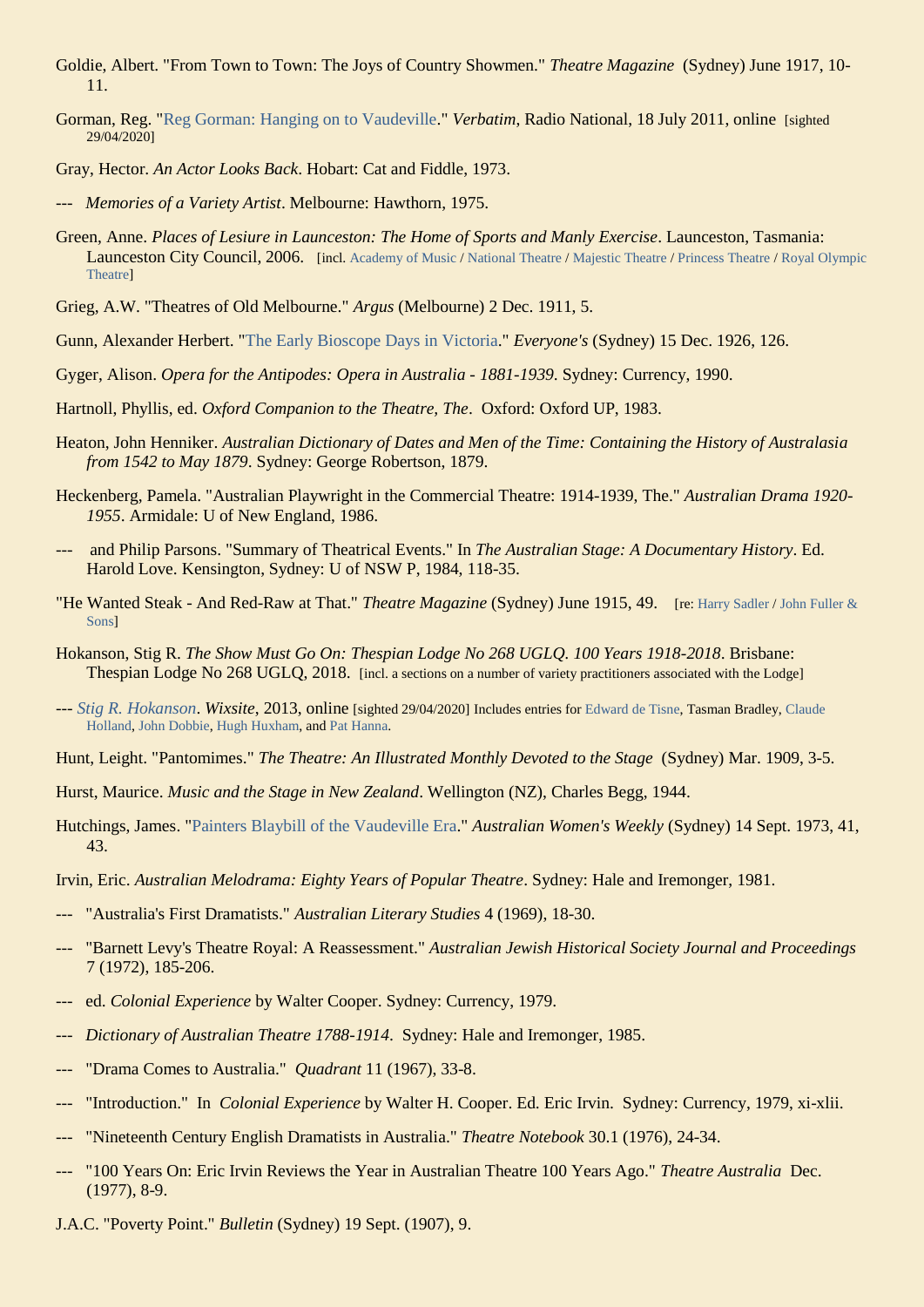- Sally Jackson. "*[The Living London Boom](http://sensesofcinema.com/2009/feature-articles/living-london-sally-jackson/)*." *Senses of Cinema* Mar. 2009. [sighted 20/04/2020] [incl. [J. & N. Tait,](https://ozvta.com/organisations-a-l/) [Clamor](https://ozvta.com/entrepreneurs-s-z/)  [Sudholtz,](https://ozvta.com/entrepreneurs-s-z/) an[d Studholtz' Bio-Tableau & World's Entertainers\]](https://ozvta.com/troupes-s-z/)
- J.C. Williamson's Ltd. *J.C.W. 100: 1874-1974*. Souvenir. Melbourne: J.C. Williamson's Ltd, 1974.
- --- *World of J.C.W. Theatres Ltd, The*. Melbourne: J.C. Williamson's Ltd, 1973.

Kardross, John. "Australian Theatre: Retrospect and Prospect, The." *Quadrant* 1 (1956-7), 77-81.

- --- *Brief History of the Australian Theatre, A*. Sydney: Sydney University Dramatic Society, 1955.
- "Origins of the Australian Theatre, The." *Etruscan* 5 (1955), 23-5.
- Theatre Arts in Australia. The. Sydney: Wentworth, 1960.
- Kelly, Veronica, ed. *[Annotated Calendar of Plays Premiered in Australia: 1850-1869](http://espace.library.uq.edu.au/view/UQ:10249)*. St Lucia, Brisbane: Dept. of English, The University of Queensland, 1995, online [sighted 24/042020]
- Annotated Calendar of Plays Premiered in Australia: 1870-1890. (1997). St Lucia, Brisbane: Dept. of English, The University of Queensland, 1995.
- --- "Banning of Marcus Clarke's *The Happy Land*: Stage, Press and Parliament, The." *Australasian Drama Studies* 2.1 (1983), 71-111.
- --- "Burlesque." In *Companion to Theatre in Australia*. Eds. Phillip Parsons and Victoria Chance. Sydney: Currency, 1995, 115.
- Kemp, Kevin. "J.C.W. and All That The Ultimate Nostalgia Trip." *National Times* (Sydney) 8-13 July 1974, 26.
- Kent, Jacqueline. *Out of the Bakelite Box: The Heyday of Australian Radio*. Sydney: Angus and Robertson, 1983.
- Kerr, James Semple. *The Haymarket and the Capitol*. Sydney: National Trust, 1990.
- Kingston, Claude. *Souvenir of Her Majesty's Theatre, 1887-1933*. Sydney: J.C. Williamsons's Ltd, 1933.
- Kirby-Smith, Virginia. "The Development of Australian Theatre and Drama: 1788-1964." Ph. D Diss. Duke University (USA), 1969.
- Kornweibel, A.H. *Apollo and the Pioneers: The Story of the First Hundred Years of Music in Western Australia*. Perth: Music Council of Western Australia, 1973.
- Lamond, Toni. *First Half*. Sydney; Pan, 1990.
- Lane, Richard. *The Golden Age of Australian Radio Drama*. Canberra: National Film and Sound Archive, 1994.
- Lawrence, Joan, and Catherine Warne. *Balmain to Glebe: The Leichhardt Municipality*. Alexandria: Alrand, 1985.
- Laugesen, Amanda. *Boredom is the Enemy: The Intellectual and Imaginative Lives of Australian Soldiers in the Great War and Beyond*. Farnham, Surrey: Ashgate, 2012.
- Lauri, George. *An Australian Theatre Story: A Romantic Informal History*. Sydney: Peerless, 1960.
- *Let's Look at Radio: A Review of Commercial Broadcasting in Australia*. [Australia]: Australian Federation of Commercial Broadcasting Stations, ca. 1949.
- Levy, Bert. "Vaudeville: Words to a Critic." *Fuller News* (Sydney) 28 Jan. 1922, 6.
- Lilley, Norman. ["It's a Magic Name in the Theatre: J.C. Williamson Found the Title of His First Play,](http://trove.nla.gov.au/ndp/del/article/11140566) *Struck Oil*, [Prophetic.](http://trove.nla.gov.au/ndp/del/article/11140566)" *Argus* (Melbourne) 15 Jan. 1938, Weekend Mag. 3.
- Love, Harold, ed. *Australian Stage: A Documentary History, The*. Sydney: U of NSW P, 1984. [incl. extensive bibliography]
- "Drama and Music in Colonial Melbourne." *Victoria's Heritage*. Ed. A.G.L. Shaw. Melbourne: Allen and Unwin, 1986.
- <sup>---</sup> "Early Melbourne Theatrical Ephemera." *Bibliographical Society of Australia and New Zealand Bulletin* 4<sup>-</sup> (1979), 3-11.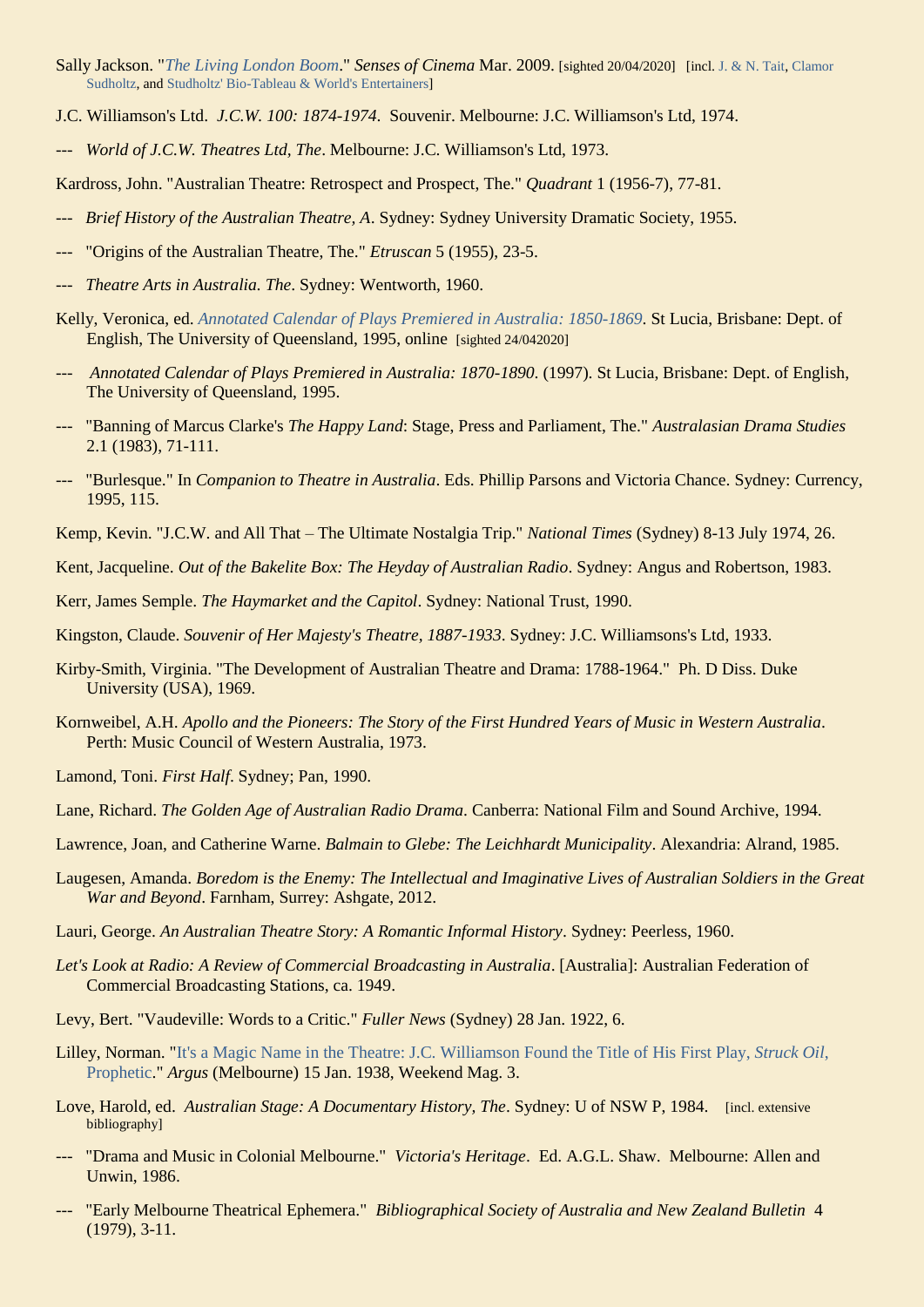McDermott, Celestine. "Australian Music Hall Theatre." BA Hons Thesis (English). Monash University, 1980.

- --- "National Vaudeville." In *The Australian Stage: A Documentary History*. Ed. Harold Love. Kensington, Sydney: U of NSW P, 1984, 135-143.
- MacDonnell, Freda. *The Glebe: Portraits and Places*. Sydney: Ure Smith, 1975.
- McGuire, Paul, Betty Arnott and Francis Margaret McGuire. *Australian Theatre: An Abstract and Brief Chronicle in Twelve Parts, The*. London: Oxford UP, 1948.
- McKay, Claude. "Theatre in Australia." In *Australia To-Day*. Melbourne: United Commercial Travellers Association of Australasia, 1912, 133-7.
- McKay, Stanley. "What about the Rabbits." *Theatre Magazine* (Sydney) Sept. 1916, 41-43.
- Macqueen-Pope, W. *Carriages at Eleven: The Story of the Edwardian Theatre*. London: Hutchinson, 1947.
- McMahon, M. "Australia's First Players." *Lone Hand* (Sydney) Dec. 1910, 89-96.
- --- "Players of the Past." *Lone Hand* (Sydney) July 1909, 540-9.
- MacNally, M.J. ["Emperors of Mirth.](http://trove.nla.gov.au/newspaper/page/4636166)" *Mail* (Adelaide) 12 Aug. 1939, 6.
- McPherson, Ailsa. *A Dream of Passion: Theatre Activity in North Sydney*. Sydney: Stanton Library, 1993.
- Marks, Albert. "Vaudeville in England and Australia: A Comparison." *Everyone's* (Sydney) 15 Dec. (1926), 100, 105.
- Mason, Margaret T. "Sydney's Early Theatres: The First Fifty Years." *Drylight* (1962), 44-8.
- Mayer, David. *Harlequin in His Element: The English Pantomime 1806-1836*. Cambridge (Mass): Harvard UP, 1969.
- --- "Towards a Definition of Popular Theatre." In *Western Popular Theatre*. Eds. David Mayer and Kenneth Richards. London: Methuen, 1977.
- Meader, Chrys. *King Street in the Nineteenth Century*. Sydney: Marrackville Council Library, 1993.
- Meader, Chrys, Richard Cashman and Anne Carolan. *Marrickville - People and Places: A Social History of Marrickville, Newtown, Camperdown, Petersham, Stanmore, St Peters, Tempe and Dulwich Hill*. Sydney: Hale and Iremonger, 1994.
- "Melbourne Stage in its Infancy, The." *Colonial Monthly* 3 (Sept. 1868), 45-53.
- Mercer, H. "Tragedy and Humour: Reminiscences of the Australian Stage." *New Nation Magazine* (Sydney) June 1933, 25, 108.
- Merrett, D.T. "Australian Capital Cities in the Twentieth Century." In *Australian Capital Cities: Historical Essays*. Eds. J.W. McCarty and C.B. Schedvin. Sydney: Sydney UP, 1978.
- Moloney, Billy. *Memoirs of an Abominable Showman*. Adelaide, Rigby, 1968.
- "Musical and Dramatic Notes." *Sydney Morning Herald* 14 May 1892, 5. [\[Harry Rickards](https://ozvta.com/entrepreneurs-m-r/) on [Luscombe Searelle\]](https://ozvta.com/music-directors-composers-other/)
- Napier, S. Elliott. "One Hundred and Fifty Years of Australian Drama." *Royal Australian Historical Society Journal and Proceedings* 14 (1938), 441-72.
- Napier, Valantyne. *Act As Known: Australian Specialty Acts on the World Vaudeville/Variety Circuits from 1900 to 1960*. Melbourne: Globe, 1986.
- --- *Glossary of Terms Used in Variety: Vaudeville, Revue and Pantomime 1880-1960*. Westbury, Wiltshire, England: Badger Press (1996).
- National Film and Sound Archive. ["All Titles Produced by Efftee Film Productions.](https://aso.gov.au/titles/companies/Efftee+Film+Productions/) *Australian Screen*, online [sighted 29/04/2020]
- N.C. ["The Evolution of Vaudeville: Laughs of Long Ago. Stars and Salaries.](http://nla.gov.au/nla.news-article205149923)" *Age* (Melbourne) 31 May 1941, 11.
- Neven, D. "Australian Stage, The." In *The Stage Year Book*. London: Carson, 1910, 51-7.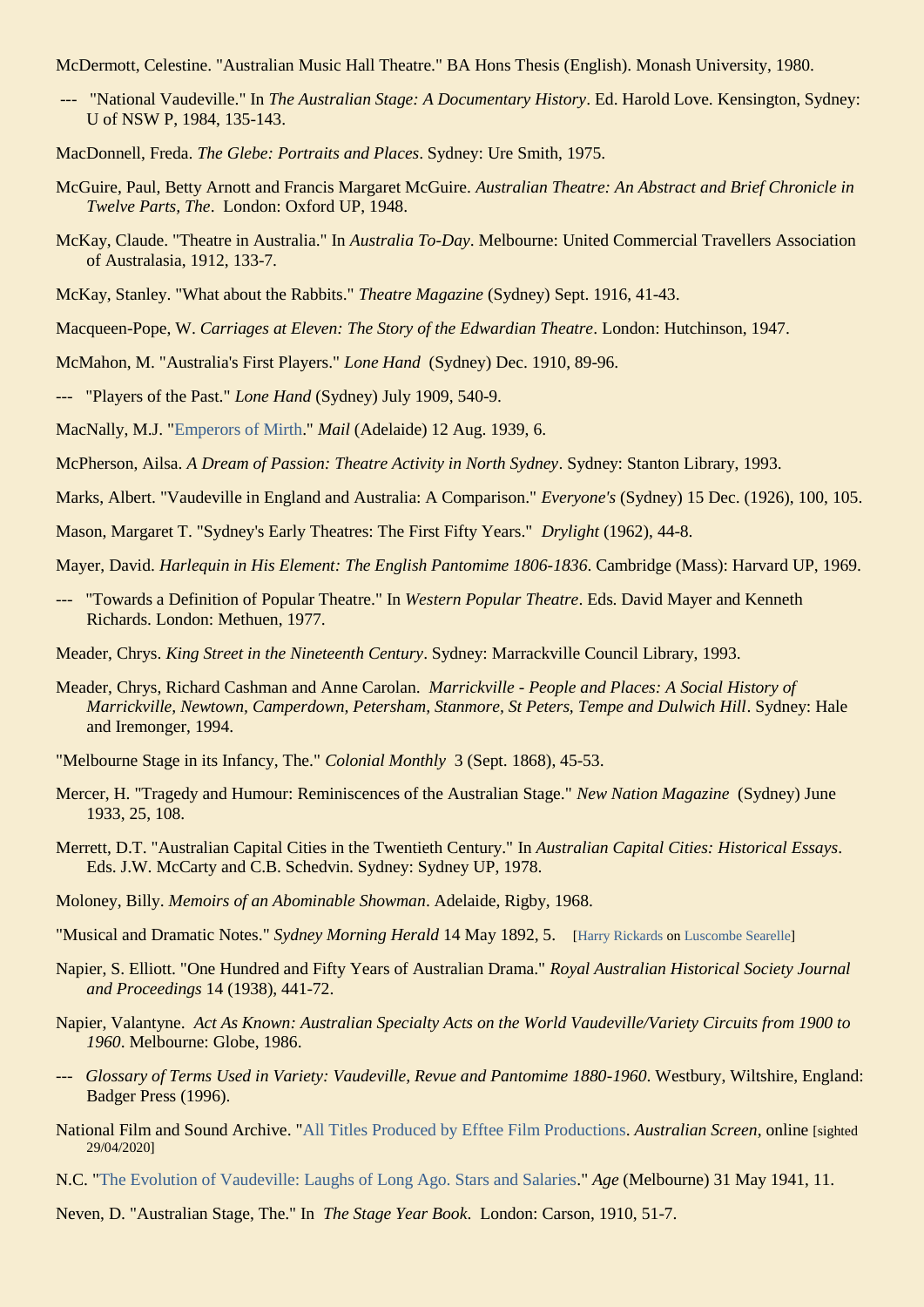Newton, Peter J.F. "The Firm: The Story of J.C. Williamson and His Firm." *Masque* 8 (1969), 19-26.

- "Nine New J.C.W. Shows Next Year." *Sydney Morning Herald* 13 Nov. 1965, 12.
- Norman, Charles. *When Vaudeville was King: An Australian Variety Artist Takes a Soft Shoe Stroll Down Forget-Me- Not-Lane*. Melbourne: Spectrum, 1984.
- "Nothing but Vaudeville." Int. with Harry G. Musgrove. *Theatre Magazine* (Sydney) Dec. 1921, 26.
- O'Connell, R.W. "Images of Australia." In *Social Change in Australia: 1850-1910*. Ed. D. E. Edgar. Melbourne: Cheshire, 1974. [Originally published in *Quadrant* 12 (1968), 9-19]
- Odell, George C.C. *Annals of the New York Stage*. Vol X [1875-1879]. New York: AMS Press, 1970.
- --- *Annals of the New York Stage*. Vol XI [1879-1882]. New York: AMS Press, 1970*.*
- "Old Style First Part." *Australian Variety and Sports Gazette* (Sydney) 7 Apr. 1915, 10.
- Onlooker. "Spangles and Sawdust: A Chronicle of Colonial Circus Life by 'Onlooker' No 11." *The Theatre: An Illustrated Monthly Devoted to the Stage* (Sydney) Dec. 1908, 15-16.
- Oppenheim, Helen. "Early Australian Scene Painters." *Masque* (Sydney) 1 (1967), 20-1.
- Orchard, W. Arundel. *The Distant View*. Sydney: Currawong, 1943.
- Osric [Humphrey Hall and Alfred John Cripps]. *Romance of the Sydney Stage, The*. Sydney: Currency, 1996.
- Paine, Margaret. "Margaret Paine Collection." Victorian Arts Centre Performing Arts Museum Archives. [D1533] [re[: Stanley McKay Pantomime Co](https://ozvta.com/troupes-s-z/) ca.1915-18; [Harry Clay Vaudeville Co](https://ozvta.com/organisations-a-l/) handbill; an[d Sir Benjamin](https://ozvta.com/entrepreneurs-a-f/) Fuller political manifesto]
- Palmer, Vance. *The Legend of the Nineties*. Melbourne: Cambridge UP, 1954.
- "Pantomime." In *Oxford Companion to the Theatre*. Ed. Phyllis Hartnoll. Oxford: Oxford UP, 1983, 624-5.
- Park, Margaret. *The Independent Theatre, North Sydney: From Tram Shed to Theatre*. Stanton Library, 1991.
- Parker, Michael, comp. "Annals of the Brisbane Stage: 1901-1910: Chronology and Title Indexes." Fryer Library, U of Queensland, mss F3069.
- Parkinson, Robert. *Picture Shows in the Marrickville and Newtown Districts 1898-2012*. Sydney: Robert Parkinson, 2012. [incl. [Herbert Boland](https://ozvta.com/entrepreneurs-a-f/) / [Harry Clay](https://ozvta.com/entrepreneurs-a-f/) / Szarka Brothers / [Enmore Theatre](https://ozvta.com/theatres-nsw/2/) / [Manchester Unity Hall](https://ozvta.com/theatres-nsw/2/) [/ Victory Theatre\]](https://ozvta.com/theatres-nsw/2/)
- Parsons, Philip, and Victoria Chance, eds. *Companion to Theatre in Australia*. Sydney: Currency, 1995.
- Pearson, Hesketh. *The Last Actor Manager*. London: Methuen, 1950. [re: [Oscar Asche\]](https://ozvta.com/practitioners-other-a-l/)
- Penrose, Edith T. *The Growth of the Firm*. Oxford, England: Basil Blackwell, 1972.
- "Performers of Today And of the Past." *Theatre Magazine* (Sydney) Sept. (1914): 25.
- Phillips, Nat. "Nat Phillips Archives." Brisbane: Fryer Library, University of Queensland, n. yr.
- Phillips, Rock. "Leaves from My Diary, Her Majesty's Theatre from 1887 to 1910." In *Sydney Stage Employees Pictorial Annual 1910, The*. Sydney: Worker Print, 1910, 47-71.
- "Phyllis Faye Harry Sadler Slander Action, The." *Theatre Magazine* (Sydney) Sept. 1918, 30.
- Porter, Hal. *Stars of Australian Stage and Screen*. Adelaide: Rigby, 1965.
- ["Present and Future of Australian Talkies: Who Are Our Potential Stars.](http://nla.gov.au/nla.news-article147259732)" *Table Talk* (Melbourne) 31 Aug. 1933, 17.
- "Public Amusements." *Melbourne Monthly Magazine* (Melbourne) June 1855, 105-9.
- Queensland Performing Arts Museum. *Treading the Boards: A Survey of Theatre Buildings in Brisbane 1847-1998*. Brisbane: Queensland Performing Arts Trust, 1999.
- Pike, Andrew, and Ross Cooper. *Australian Film 1900-1977*. Melbourne: Oxford UP, 1980
- Portus, Martin. "Sugar Grannies." *CentreStage Australia* Dec. 1986, 8-9.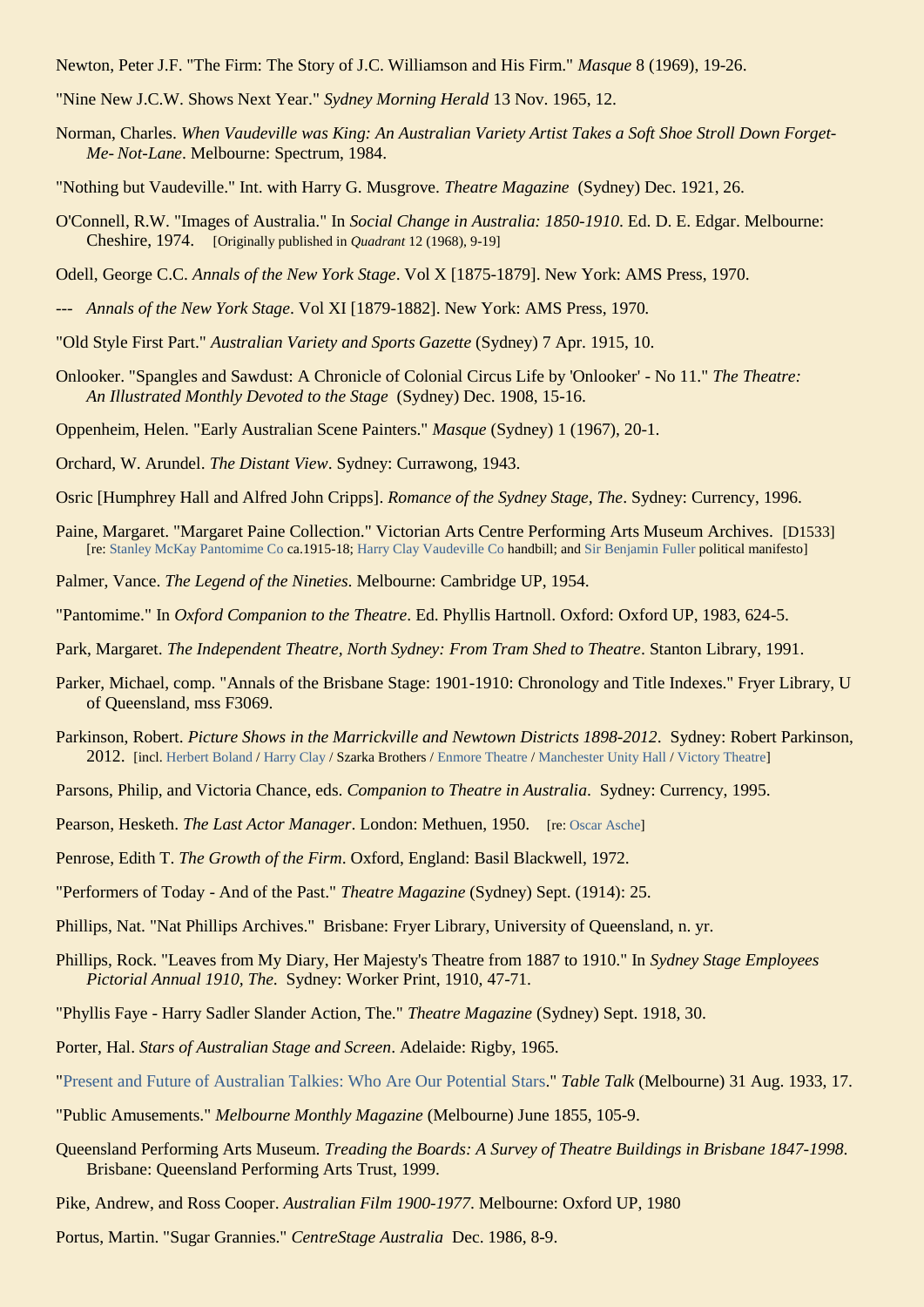- "Recollections of a Sydney Playgoer: From 1856 to 1880." *Australian* (Brisbane) Oct. 1880: 14-22; Nov. 1880, 195-201; Dec. 1880, 331-42; Jan. 1881, 399-414.
- "Redhead." [Alf Wilson] "In the Sandhill Days." *Australian Variety and Show World* (Sydney) 17 Jan. 1917, 27. [re[: Moore Park sandhills,](https://ozvta.com/industry-misc-2/7/) Sydney]
- Rees, Leslie. *Australian Drama in the 1970s: An Historical and Critical Survey*. London: Angus and Robertson, 1978.
- --- *Making of Australian Drama: A Historical and Critical Survey from the 1830s to the 1970s, The*. Sydney: Angus and Robertson, 1973.
- --- *Australian Drama: A Historical And Critical Survey 1970 To 1985*. Sydney: Angus and Robertson, 1987.
- --- *Towards an Australian Drama*. Sydney: Angus and Robertson, 1953.
- Rees, Terence. *Theatre Lighting in the Age of Gas*. London: Society for Theatre Research, 1978.
- Rene, Roy, with Elisabeth Lambert and Max Harris. *Mo's Memoirs.*Melbourne: Reed and Harris, 1945.
- "Revue." In *The Oxford Companion to the Theatre*. Ed. Phyllis Hartnoll. Oxford: Oxford UP, 1983, 690-2.
- Richardson, Paul. "Harlequin in the Antipodes." *Southerly* 42.2 (1982), 212-20.
- Rickard, John. "From Pianos to Panto: Aspects of Music and Theatre in Colonial Victoria." *Victorian Historical Journal* 49 (1978), 66-73.
- Roe, Jill, ed. *Twentieth Century Sydney*. Sydney: Hale and Iremonger, 1980.
- Roe, Michael. *History of the Theatre Royal, Hobart from 1834*. Hobart: Law Society of Tasmania, 1965.
- Rowell, G. *The Victorian Theatre 1792-1914*. Cambridge, England: Cambridge UP, 1978.
- Rubsamen, W.H. "The Ballad Burlesques and Extravaganzas." *Music Quarterly* 36 (1950), 551-61.
- Russell, E.T. "The Ladies of the Chorus." *Lone Hand* (Sydney) July 1909, 277-85.
- Russell, Sid. "Vaudeville Audiences of Other Days." *Theatre Society and Home* (Sydney) Dec. 1924, 74-5.
- Ryan, Delyse. ["Brisbane Theatre During World War I.](https://espace.library.uq.edu.au/view/UQ:193253)" Ph D Diss. The University of Queensland, 2000, online [sighted 29/04/2020]
- Ryan, Simon and Delyse. "Theatres." *[The Academy Literature and Drama Website](https://resource.acu.edu.au/siryan/Academy/theatres/Theatres_main_page.htm)*. Australian Catholic University, Brisbane, n. yr, online [sighted 29/04/2020]
- Sadie, Stanley, ed. *New Grove Dictionary of Music and Musicians*. London: Macmillan, 1980.
- --- *New Grove Dictionary of Music and Musicians*. London: Macmillan, 2001.
- Scholefield, Guy Hardy. *Dictionary of New Zealand Biography*. Wellington, NZ: Department of Internal Affairs, 1940.
- Scowcroft, Philip L. *British Light Music: A Personal Gallery of Twentieth Century Composers*. London: Thames, 1997.
- Searle, Geoffrey. *From Deserts the Prophets Come: The Creative Spirit in Australia, 1788-1972*. Melbourne: Heinemann, 1973.
- Selby, Isaac. "Early Victorian Theatres and Actors." In *Old Pioneers Memorial History of Melbourne, From the Discovery of Port Phillip Down to the World War by Isaac Selby*. Melbourne: Old Pioneers Memorial Fund, 1924, 227-32.
- Serle, Geoffrey. "Australian Digger Tradition and Australian Nationalism." *Meanjin Quarterly* 2 (1965), 149-58.
- --- *From Deserts the Prophets Come: The Creative Spirit in Australia, 1788-1972*. Melbourne: Heinemann, 1973.
- Singleton Historical Society. *Singleton: "Howe" It Started And Grew*. Singleton, NSW: Singleton Historical Society, 1995.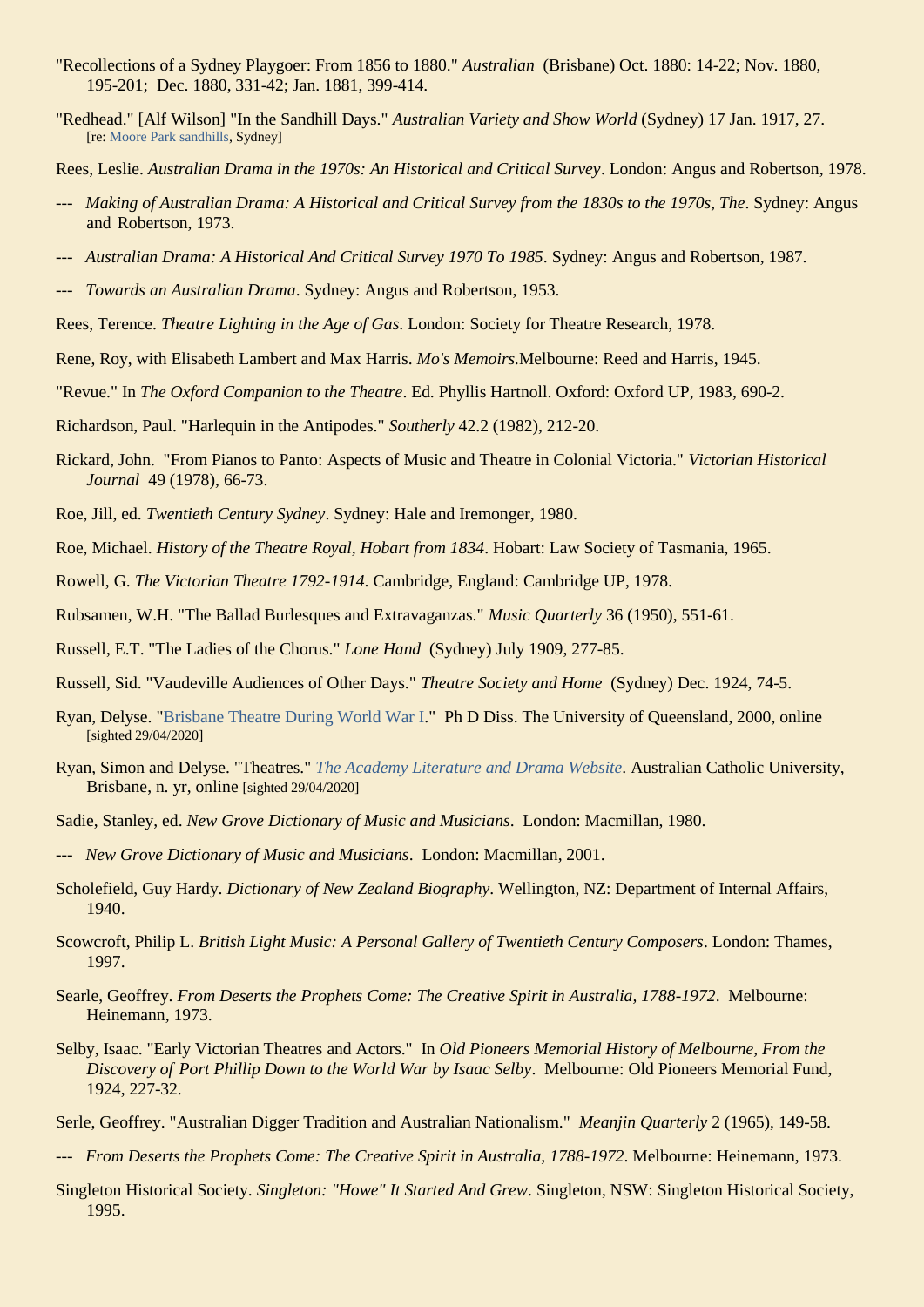- S.J. (Smith, James ?). "The Melbourne Stage in the Forties." *Argus* (Melbourne) 17 May 1890, 4; 24 May 1890, 13; 31 May 1890, 4; and 7 June 1890, 4.
- --- "Reminiscences of the Melbourne Stage by an Old Playgoer." *Australasian* (Melbourne) 41 (July-Dec. 1886), 200, 296, 344, 392, 476, 570, 584, 666, 715, 728, 906.
- --- "Theatrical Reminiscences by an Old Playgoer." *Australasian* (Melbourne) 25 (July-Dec. 1878), 582, 648, 678-9, 712, 774-5, 805; 26 (Jan-June 1879): 38, 104, 198.
- Smith, Keith. *The Time of Their Lives: Remembering Yesterday's Australia*. St Leonards, New South Wales: Allen and Unwin , 1993, 162-168.
- Smith, John. "Stray Leaves from the Diary of a Showman." Series. *Leader* (Melbourne) 1 Apr. 29 July 1871. [For links to all 6 individual instalments see ["Stray Leaves from the Dirary of a Showman"](https://ozvta.com/historical-insights/) in the AVTA "Historical Insights" section.
- Souter, David H. "The Australian Drama." *Lone Hand* (Sydney) 1 Feb. 1909, 447.
- "Spangles and Sawdust: A Chronicle of Colonial Circus Life by 'Onlooker' No 11." *The Theatre: An Illustrated Monthly Devoted to the Stage* (Sydney) Dec. (1908): 15-16.
- Spearritt, Peter. *Sydney Since the Twenties*. Sydney: Hale and Iremonger, 1978.
- Spring, John. *Frequency List of Dramatic Performances Advertised in the Melbourne Argus between January 1860 and December 1869*. Melbourne: English Department, Monash University, 1977.
- "Stage Enterprise: Williamson Expansion E.J. Tait Talks." *Smith's Weekly* (Sydney) 14 Feb. 1925, 11.
- Stephens, A.G. *J.C. Williamson's Life-Story Told in His Own Words, With Valedictory Messages*. Sydney: NSW Bookstall Company, 1913.
- --- *J.C. Williamson's Memorial, With Valedictory Notices from Partners or Associates, Portraits and Addenda*. Sydney: Bookfellow, 1913.
- Stewart, Nellie. *My Life's Story*. Sydney: John Sands, 1923.
- St Leon, Mark V. *Index of Australian Show Movements - Principally of Circus and Allied Arts 1833-1956: Pilot Edition*. Dianella, WA: Mark V St Leon, 1992.
- Tait, Viola. *Dames, Principal Boys... And All That: A History of Pantomime*. South Melbourne: Macmillan, 2001.
- --- *Family of Brothers: The Taits and J.C. Williamson; A Theatrical History, The*. Melbourne: Heineman, 1971.
- Tallis, Michael and Joan. *The Silent Showman: Sir George Tallis, the Man Behind the World's Largest Entertainment Organisation of the 1920s*. Kent Town, South Australia: Wakefield Press, 1999.
	- "Te Pana" [Nelson Burns] ["Recalling the Good Old Days of Vaudeville.](http://trove.nla.gov.au/newspaper/article/98247870)" *Sunday Mail* (Brisbane) 25 Feb. 1940, 4.
- "Theatrical Suit: Willoughby v Marlow Managerial Differences." *Age* (Melbourne) 31 May 1913, 18.
- Thompson, John. *Five to Remember*. Melbourne: Lansdowne, 1964. [incl[. Roy Rene\]](https://ozvta.com/practitioners-r/)
- Thorne, Ross. ["Hobart's Historic Theatre Royal.](http://www.rossthorne.com/downloads/HOBART_S.PDF)" *Theatre Australia* June 1977, 16-19, available online at *Ross Thorne* [sighted 29/04/2020]
- --- ["Melbourne's Lost Theatres, Parts One and Two.](http://www.rossthorne.com/downloads/Melbourne%20Lost%20Theatres.pdf)" *Theatre Australia* May 1978, 16-18, available online at *Ross Thorne* [sighted 29/04/2020]
- --- ["Melbourne's Lost Theatres, Parts One and Two.](http://www.rossthorne.com/downloads/Melbourne%20Lost%20Theatres.pdf)" *Theatre Australia* July 1978, 11, 13, available online at *Ross Thorne* [sighted 29/04/2020]
- --- ["Sydney's Lost Theatres: Part 1. The First One Hundred Years.](http://www.rossthorne.com/downloads/SYDNEY_lost.PDF)" *Theatre Australia* Aug. 1979, 14-15, available online at *Ross Thorne* [sighted 29/04/2020]
- --- ["Sydney's Lost Theatres: Part 2. The Past One Hundred Years.](http://www.rossthorne.com/downloads/SYDNEY_lost.PDF)" *Theatre Australia* Sept. 1979, 13-14, available online at *Ross Thorne* [sighted 29/04/2020]
- ["Sydney's Theatres: Part 1 -](http://www.rossthorne.com/downloads/SYDNEY__.PDF) Theatre Royal." *Theatre Australia* Nov. 1979, 22-3, available online at *Ross Thorne*. [sighted 29/04/2020]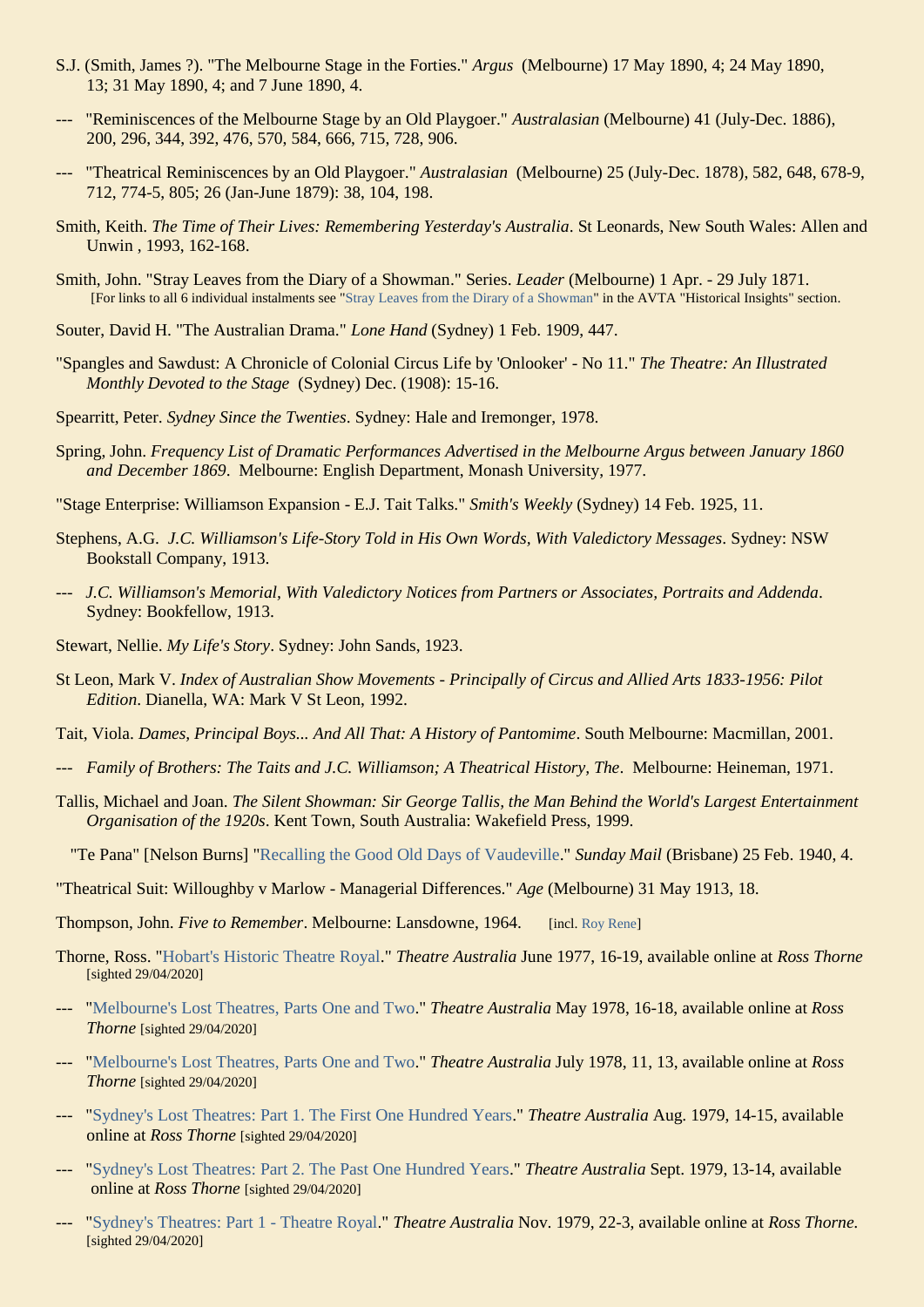- ["Sydney's Theatres: Part 2 -](http://www.rossthorne.com/downloads/SYDNEY__.PDF) Her Majesty's." *Theatre Australia Dec.* 1979, 22-3, available online at *Ross Thorne*. [sighted 29/04/2020]
- --- "Theatre Buildings as One Indicator of the Social History of Australia." *Architecture Australia* 68 (1979), 53-7.
- --- *Theatre Buildings in Australia to 1905: From the Time of the First Settlement to the Arrival of Cinema*. 2 Vols. Sydney: Architectural Research Foundation, U of Sydney, 1971.
- Theatres in Australia: An Historical Perspective of Significant Buildings. Sydney: Department of Architecture, U of Sydney, 1977.
- Thorne, Ross, with Paul Frame. *Country Theatre: Aspects of Audience, Financial Support, and the Buildings Used with Particular Reference to NSW*. Sydney: Department of Architecture, U of Sydney, 1972.
- "Trial Turns: Acts the Regular Audiences Don't See." *Everyone's* (Sydney) 30 June 1926, 9-10.
- Toll, Robert C. *Blacking Up: The Minstrel Show in Nineteenth-Century America*. New York: Oxford UP, 1974.
- Van Straten, Frank. ["Hall of Fame.](https://liveperformance.com.au/hall-of-fame/)" *Live Performance Australia*. Melbourne, 2007- [sighted 30/08/2021]
- --- *Tivoli*. South Melbourne: Thomas C. Lothian, 2003.
- Vaude, Charlie. [Charlie Vaude *Sporting Globe* series] *Sporting Globe* (Melbourne) 10 June 1939 4 May 1940. [For links to all 43 individual instalments see ["Charlie Vaude Sporting Globe Series"](https://ozvta.com/historical-insights/) in AVTA's "Historical Insights" section]
- "Vaudeville Critic, The." *Theatre Magazine* (Sydney) Dec. 1911, 9-10.
- "Vaudeville Farces." *Theatre Magazine* (Sydney) Sept. 1913, 33.
- "Vaudeville Fluctuations." *Theatre Magazine* (Sydney) Jan. 1916, 35. [re: closure of vaudeville for films by [Fullers' Theatres\]](https://ozvta.com/organisations-a-l/)
- "Vera Pearce Moralises." *Green Room* (Sydney) Jan. 1920, 6.
- Walch, Garnet. *The Williamsons: Being a Brief Account of Mr and Mrs J.C. Williamson, Together with Facts and Figures Relating to the Firm of Williamson, Garner and Musgrove*. Melbourne: W. Marshall, 1885.
- Walker, Bertha . "Andrade's Bookshop." In *[Solidarity Forever: The Life and Times of Percy Laidler](http://www.solidarityforeverbook.com/cgi-bin/showchapter.pl?c=10)*. Solidarity Forever, online, 1972. [sited 21/04/2020] [re: [Will Andrade -](https://ozvta.com/industry-misc-1/3/) 1]
- Walker, R.R. *The Magic Spark: 50 Years of Radio in Australia*. Melbourne: Hawthorne Press, 1973.
- Ward, Frederick. "Country Touring in New South Wales." *Everyone's* (Sydney) 15 Dec. 1926, 78-9, 82, 87.
- Ward, Peter. "Theatre in Adelaide from 1920-1960." *Australian Letters* 2 (Mar. 1960), 98-102.
- Waterhouse, Richard. "Antipodean Odyssey: Charles B. Hicks and the New Georgia Minstrels in Australia 1877- 1880." *Journal of the Royal Historical Society* 72 (June 1986), 19-39.
- --- "Blackface and the Beginnings of Bifurcation: The Minstrel Show and the Emergence of an Australian Popular Stage." *Australasian Drama Studies* 14 (1989), 125-147.
- --- *From Minstrel Show to Vaudeville: The Australian Popular Stage 1788-1914*. Kensington: U of NSW P, 1990.
- --- "Popular Culture and Pastimes." In *Under New Heavens*. Ed. Neville Meaney. Sydney: Heineman, 1989, 237-85.
- --- "Travelling Shows in Rural Australia, 1850-1914." *Australasian Drama Studies* 35 (1999), 19-30.
- Waters, Edgar. "Some Aspects of the Popular Arts in Australia: 1880-1915." Ph D Diss. Australian National University, 1962.
- Watkins, Allen. ["In the Good Old Vaudeville Days.](http://nla.gov.au/nla.news-article134091817)" *Newcastle Morning Herald and Miners' Advocate* (NSW) 16 Oct. 1954, 5.
- Webby, Elizabeth. ["Harlequin in Van Diemen's Land.](http://www.bsanz.org/download/script-and-print/script_and_print_vol._33_nos._1-4_(2009)/SP_2009-Vol33-Nos1-4_pp176-84.pdf)" *Script and Print* 33.1-4 (2009) 167-184, online [sighted 29/04/2020]
- Wells, William Henry. *A Geographical Dictionary or Gazette of the Australian Colonies 1848.* Sydney: Council for the Library of NSW, 1970 [facsimile ed.]